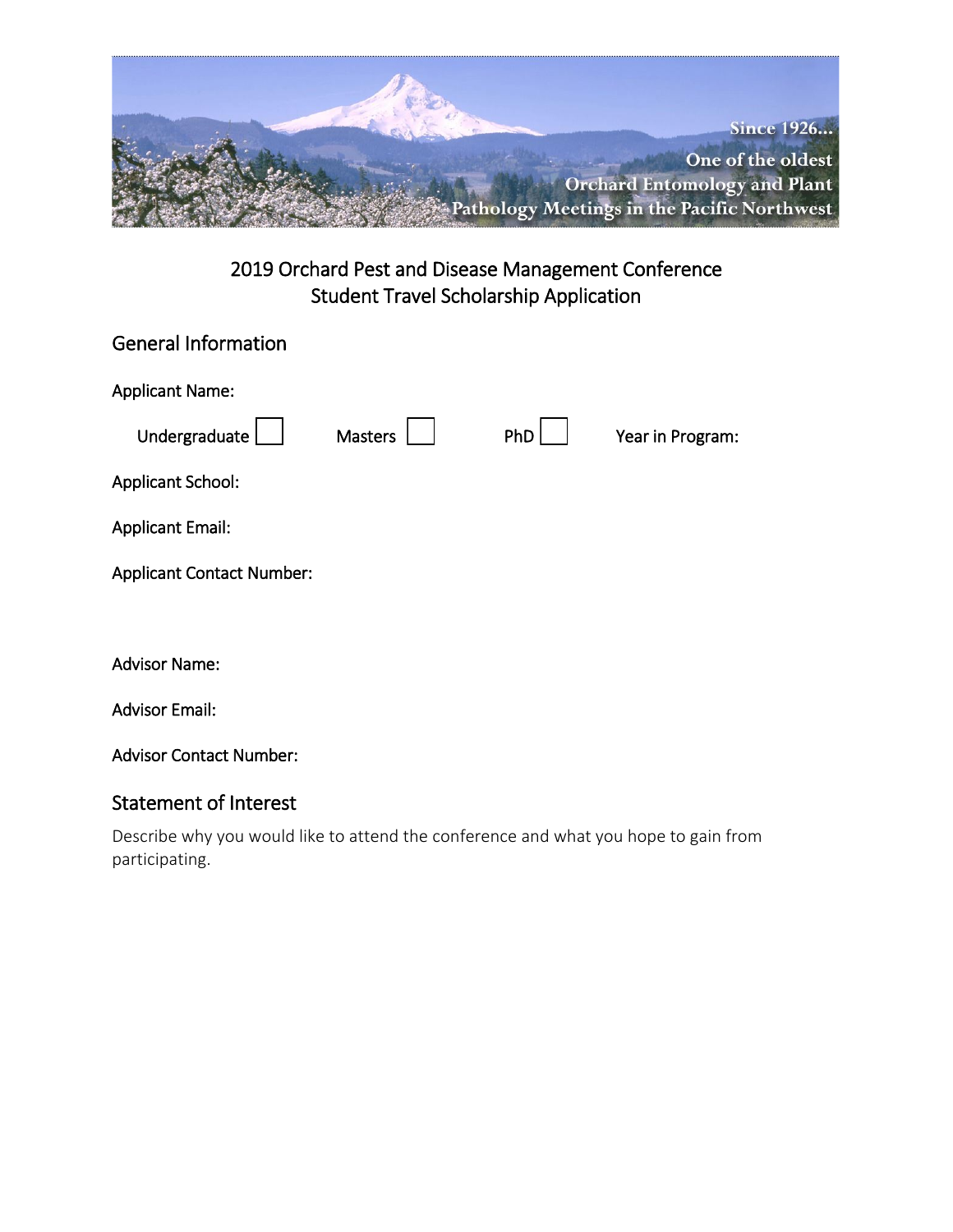

### Conference Participation

If submitting more than one presentation (e.g. a talk and a poster), duplicate this page with the additional presentation information in your submission.

| I will be submitting a: | Poster | Talk $\vert$ |
|-------------------------|--------|--------------|
| Poster/Talk Title:      |        |              |
| Poster/Talk Abstract:   |        |              |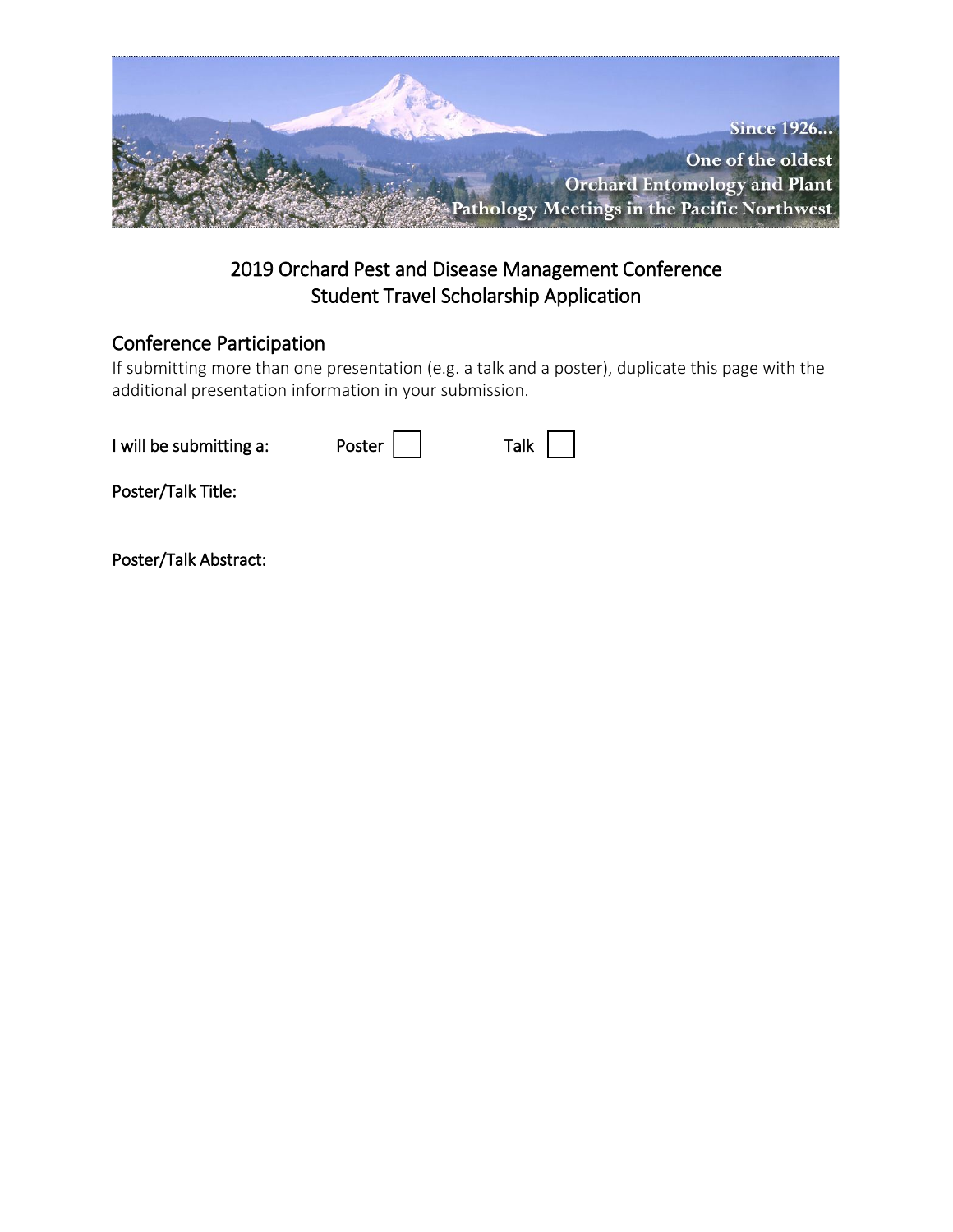

| <b>Estimated Travel Budget (USD)</b>                                |          |      |          |          |  |
|---------------------------------------------------------------------|----------|------|----------|----------|--|
| Description                                                         | No. Days | Rate | Subtotal | Comments |  |
| Meals                                                               |          |      |          |          |  |
| Lodging                                                             |          |      |          |          |  |
| Incidentals                                                         |          |      |          |          |  |
| Airfare/Mileage                                                     |          |      |          |          |  |
| Other (describe)                                                    |          |      |          |          |  |
|                                                                     |          |      | Total:   |          |  |
| Describe all other funding sources for your conference travel (USD) |          |      |          |          |  |
| Description                                                         |          |      | Subtotal | Comments |  |
|                                                                     |          |      |          |          |  |

Total: